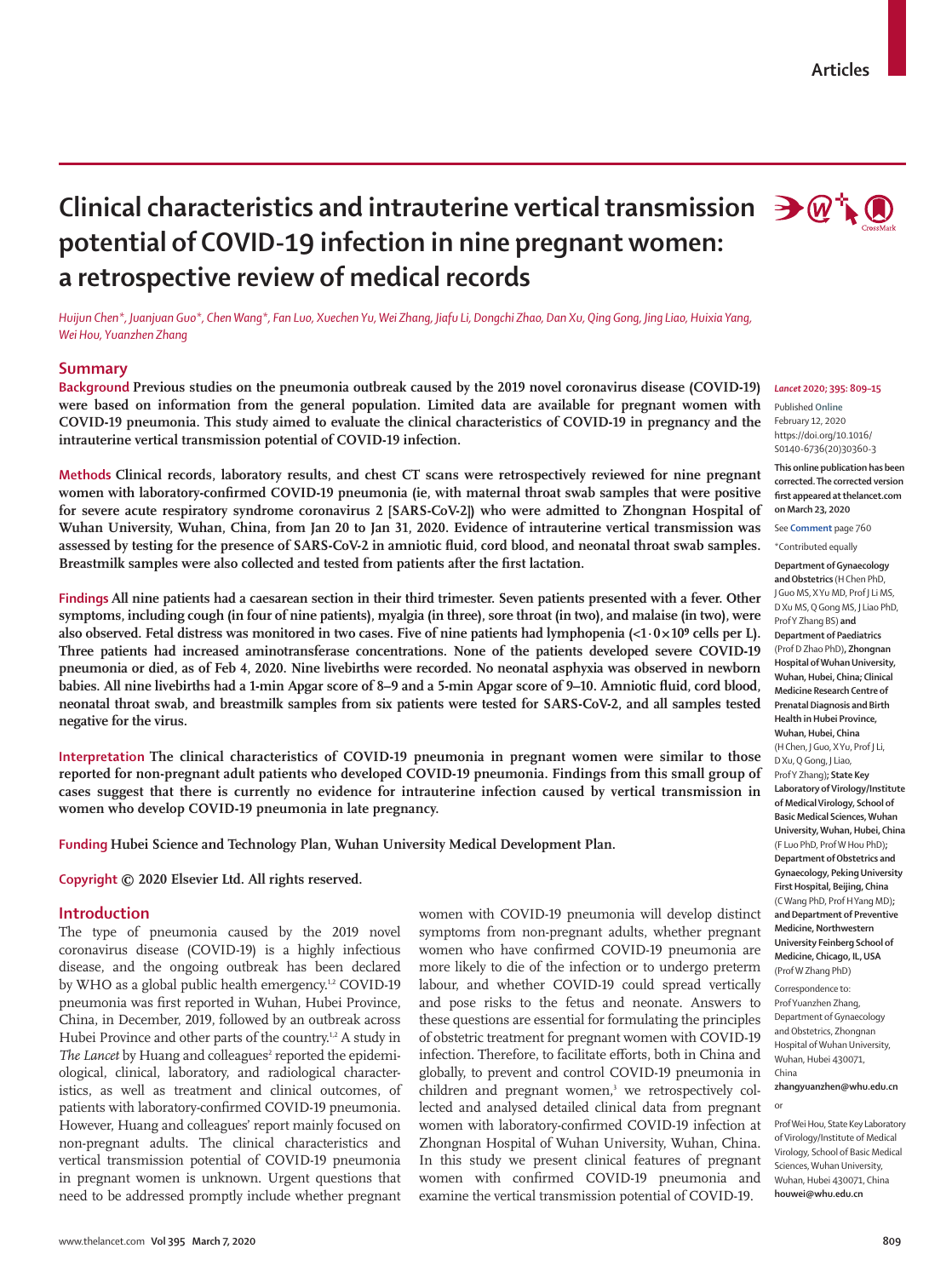Prof Huixia Yang, Department of Obstetrics and Gynaecology, Peking University First Hospital, Beijing 100034, China **yanghuixia@bjmu.edu.cn**

or

#### **Research in context**

#### **Evidence before this study**

We searched PubMed and the China National Knowledge Infrastructure database for articles published up to Feb 6, 2020, using the keywords "novel coronavirus", "2019 novel coronavirus", "2019-nCoV", "pneumonia", "coronavirus", "Wuhan", AND "novel" ,"pregnancy", "maternal infection", AND "fetal infection" for articles published in both Chinese and English. We found two articles: one titled *Clinical features of patients infected with 2019 novel coronavirus in Wuhan, China*, published in *The Lancet*, and another titled *Early transmission dynamics in Wuhan, China, of novel coronavirus-infected pneumonia*, published in the *New England Journal of Medicine*. We identified no published studies on pregnant women with the 2019 novel coronavirus disease (COVID-19) infection.

## **Added value of this study**

We retrospectively reviewed clinical records, laboratory findings, and chest CT scans for nine pregnant women with laboratoryconfirmed COVID-19 pneumonia. Evidence of vertical transmission was assessed by testing for the presence of severe acute respiratory syndrome coronavirus 2 (SARS-CoV-2) in amniotic fluid, cord blood, breastmilk, and neonatal throat swab

#### **Methods**

## **Study design and patients**

We did a retrospective review of medical records from nine pregnant women with COVID-19 pneumonia admitted to Zhongnan Hospital of Wuhan University from Jan 20 to Jan 31, 2020. Diagnosis of COVID-19 pneumonia was based on the New Coronavirus Pneumonia Prevention and Control Program (4th edition) published by the National Health Commission of China.<sup>4</sup> All nine pregnant women with COVID-19 pneumonia tested positive for severe acute respiratory syndrome coronavirus 2 (SARS-CoV-2) by use of quantitative RT-PCR (qRT-PCR) on samples from the respiratory tract.

This study was reviewed and approved by the Medical Ethical Committee of Zhongnan Hospital of Wuhan University (approval number 2020004). Written informed consent was obtained from each enrolled patient.

## **Data collection**

We reviewed clinical records, laboratory findings, and chest CT scans for all nine pregnant women. All information was obtained and curated with a customised data collection form. Two study investigators (JG and XY) independently reviewed the data collection forms to verify data accuracy.

Maternal throat swab samples were collected and tested for SARS-CoV-2 with the Chinese Center for Disease Control and Prevention (CDC) recommended Kit (BioGerm, Shanghai, China), following WHO guidelines for qRT-PCR.5–7 All samples were processed simultaneously at the Department of Clinical Laboratory of Zhongnan Hospital and State Key Laboratory of Virology/Institute of samples from six of nine patients. All nine women were in the third trimester. Seven presented with fever without chill. Other symptoms included cough (in four of nine patients), myalgia (in three), sore throat (in two), and malaise (in two). Fetal distress occurred in two cases. Five of the nine patients had lymphopenia (< $1.0 \times 10^9$  cells per L). Three patients had increased aminotransferase concentrations. None of the patients developed severe COVID-19 pneumonia or died. Nine livebirths were recorded. No severe neonatal asphyxia was observed. All nine livebirths had a 1-min Apgar score of 8–10 and 5-min Apgar score of 9–10. Amniotic fluid, cord blood, neonatal throat swab, and breastmilk samples from six of the nine patients were tested for SARS-CoV-2, and all results were negative.

## **Implications of all the available evidence**

The clinical characteristics of COVID-19 pneumonia in pregnant women were similar to those of non-pregnant adult patients with COVID-19 pneumonia. Based on data from this small group of patients, there is currently no evidence of vertical transmission in pregnant women who develop COVID-19 pneumonia in the third trimester.

Medical Virology, School of Basic Medical Sciences, Wuhan University. Positive confirmatory cases of COVID-19 infection were defined as those with a positive test result from either laboratory.

Amniotic fluid samples from patients with COVID-19 pneumonia were obtained via direct syringe aspiration at the time of delivery. Cord blood and neonatal throat swab samples were collected immediately after delivery in the operating room. Additionally, breastmilk samples from patients with COVID-19 pneumonia were collected after their first lactation. Evidence of vertical transmission was evaluated by testing for the presence of SARS-CoV-2 in these clinical samples. Sample collection was successful in six cases (patients 2, 4–6, 8, and 9). Among the three patients from whom sample collection was not successful, patient 1 was diagnosed after caesarean section, thus no sample was obtained. Patients 3 and 7 underwent caesarean section at night, thus immediate sample collection was not possible. All samples were processed at the State Key Laboratory of Virology/Institute of Medical Virology, School of Basic Medical Sciences, Wuhan University, for further testing. Sample collection, processing, and laboratory testing complied with WHO guidance.<sup>6</sup> All samples, as described above, were tested for SARS-CoV-2 by use of qRT-PCR with the CDC recommended Kit. The test results were confirmed by nested RT-PCR with designed primers. For the nested RT-PCR assay, total RNA was extracted from samples by use of the TRIzol LS reagent (Invitrogen, Carlsbad, CA, USA), followed by reverse transcription by use of the one-step RT-PCR Kit (TaKaRa, Dalian, China). Primers were designed on the basis of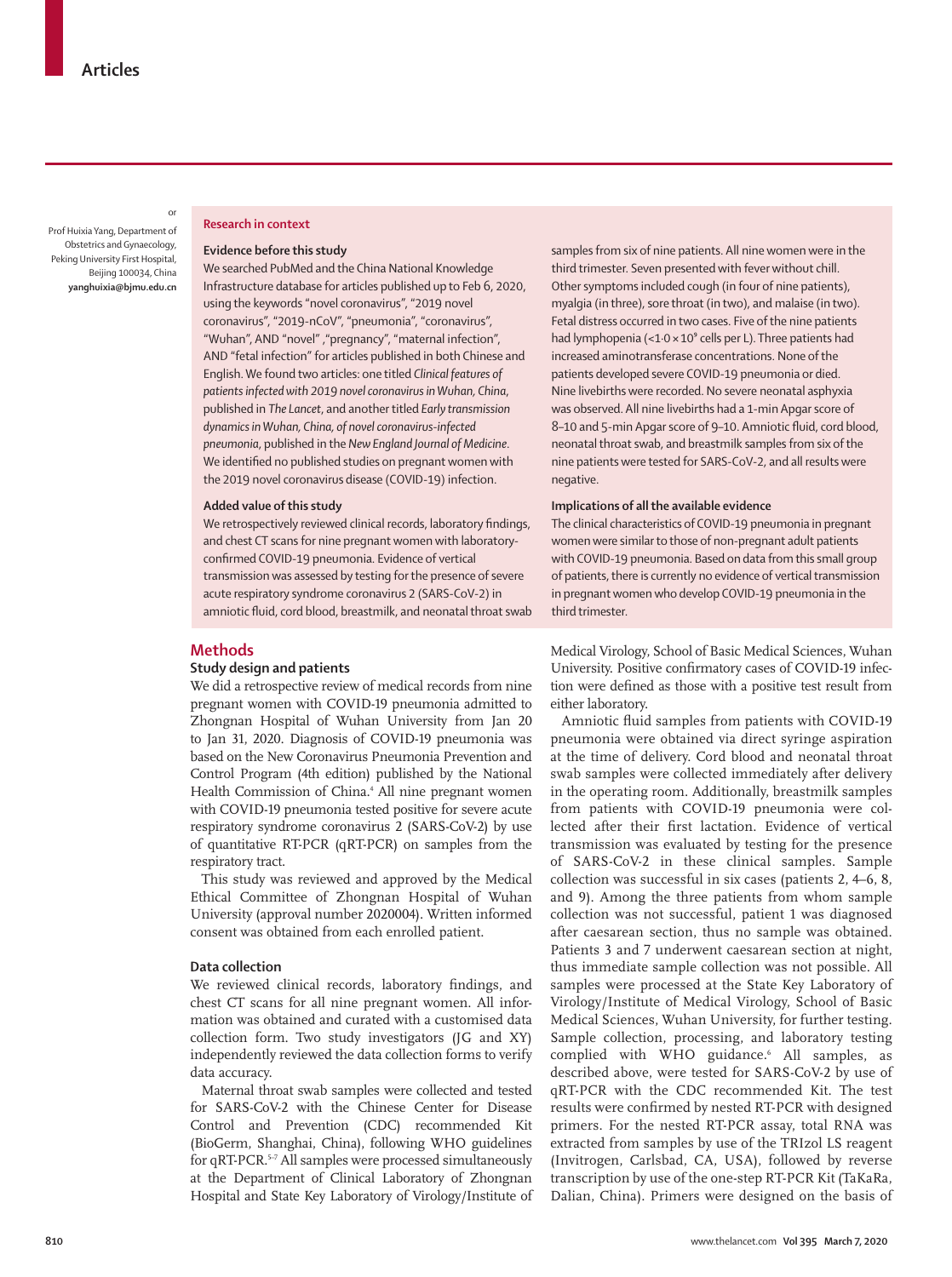the sequence of Wuhan-Hu-1 (MN908947). Partial S segment sequences (nt 21730-22458) were amplified with primers: 5'-CTCAGGACTTGTTCTTACCTT-3' and 5′-CAAGTGCACAGTCTAC-AGC-3′.

**Statistical analysis**

Statistical analysis was done with SPSS, version 20.0. Continuous variables were directly expressed as a range. Categorical variables were expressed as number (%).

#### **Role of the funding source**

The funding agencies did not participate in study design, data collection, data analysis, or writing of the report. The corresponding authors were responsible for all aspects of the study to ensure that issues related to the accuracy or integrity of any part of the work were properly investigated and resolved. The final version was approved by all authors.

## **Results**

The nine pregnant women were all in their third trimester, and all underwent caesarean section. All patients had a history of epidemiological exposure to COVID-19. The age range of the patients was 26–40 years, and the range of gestational weeks at admission was 36 weeks to 39 weeks plus 4 days. None of the patients had underlying diseases such as diabetes, chronic hypertension, or cardiovascular disease. One patient,

|                                                                   | Patient 1                                     | Patient 2                                   | Patient 3                                   | Patient 4                                     | Patient 5                                     | Patient 6                   | Patient 7                                                | Patient 8                   | Patient 9                                                              | n (%)                |
|-------------------------------------------------------------------|-----------------------------------------------|---------------------------------------------|---------------------------------------------|-----------------------------------------------|-----------------------------------------------|-----------------------------|----------------------------------------------------------|-----------------------------|------------------------------------------------------------------------|----------------------|
| <b>Clinical characteristics</b>                                   |                                               |                                             |                                             |                                               |                                               |                             |                                                          |                             |                                                                        |                      |
| Date of admission                                                 | Jan 20                                        | Jan 25                                      | Jan 27                                      | lan <sub>26</sub>                             | Jan 27                                        | Jan 27                      | Jan 28                                                   | Jan 29                      | Jan 30                                                                 |                      |
| Age (years)                                                       | 33                                            | 27                                          | 40                                          | 26                                            | 26                                            | 26                          | 29                                                       | 28                          | 34                                                                     | $\ddot{\phantom{a}}$ |
| Gestational age on admission                                      | 37 weeks,<br>2 days                           | 38 weeks,<br>2 day                          | 36 weeks                                    | 36 weeks,<br>2 days                           | 38 weeks,<br>1 day                            | 36 weeks,<br>3 days         | 36 weeks,<br>2 days                                      | 38 weeks                    | 39 weeks,<br>4 days                                                    |                      |
| Epidemiological history                                           | Yes (exposure<br>to relevant<br>environment)* | Yes (contact<br>with<br>infected<br>person) | Yes (contact<br>with<br>infected<br>person) | Yes (exposure<br>to relevant<br>environment)* | Yes (exposure<br>to relevant<br>environment)* | with<br>infected<br>person) | Yes (contact Yes (contact<br>with<br>infected<br>person) | with<br>infected<br>person) | Yes (contact Yes (exposure<br>to relevant<br>environment) <sup>+</sup> | 9(100%)              |
| Other family members affected                                     | <b>No</b>                                     | Yes                                         | Yes                                         | <b>No</b>                                     | <b>No</b>                                     | Yes                         | No                                                       | Yes                         | No                                                                     | 4 (44%)              |
| Onset to delivery (days)                                          | $\mathbf{1}$                                  | 6                                           | $\overline{4}$                              | 3                                             | $\mathbf{1}$                                  | $\overline{4}$              | $\overline{2}$                                           | $\overline{2}$              | 7                                                                      | $\ddot{\phantom{a}}$ |
| Complications                                                     | Influenza                                     | None                                        | Gestational<br>hypertension                 | Pre-eclampsia                                 | Fetal distress                                | None                        | PROM                                                     | Fetal<br>distress           | PROM                                                                   | $\ddot{\phantom{0}}$ |
| Signs and symptoms                                                |                                               |                                             |                                             |                                               |                                               |                             |                                                          |                             |                                                                        |                      |
| Fever on admission                                                | No                                            | Yes                                         | No                                          | Yes                                           | Yes                                           | Yes                         | Yes                                                      | Yes                         | Yes                                                                    | 7(78%)               |
| Post-partum fever                                                 | Yes                                           | Yes                                         | Yes                                         | Yes                                           | Yes                                           | No                          | No                                                       | No                          | Yes                                                                    | 6(67%)               |
| Myalgia                                                           | No                                            | Yes                                         | No                                          | No                                            | Yes                                           | Yes                         | No                                                       | No                          | No                                                                     | 3(33%)               |
| Malaise                                                           | No                                            | No                                          | No                                          | No                                            | Yes                                           | Yes                         | No                                                       | No                          | No                                                                     | 2(22%)               |
| Rigor                                                             | No                                            | No                                          | No                                          | No                                            | No                                            | No                          | No                                                       | No                          | No                                                                     | 0                    |
| Cough                                                             | Yes                                           | Yes                                         | Yes                                         | No                                            | No                                            | Yes                         | No                                                       | No                          | No                                                                     | 4(44%)               |
| Dyspnoea                                                          | No                                            | No                                          | No                                          | Yes                                           | No                                            | No                          | No                                                       | No                          | No                                                                     | 1(11%)               |
| Sore throat                                                       | No                                            | No                                          | No                                          | No                                            | No                                            | Yes                         | Yes                                                      | No                          | No                                                                     | 2(22%)               |
| Diarrhoea                                                         | No                                            | No                                          | No                                          | Yes                                           | No                                            | No                          | No                                                       | No                          | No                                                                     | 1(11%)               |
| Chest pain                                                        | No                                            | No                                          | No                                          | No                                            | No                                            | No                          | No                                                       | No                          | No                                                                     | $\boldsymbol{0}$     |
| Laboratory characteristics                                        |                                               |                                             |                                             |                                               |                                               |                             |                                                          |                             |                                                                        |                      |
| White blood cell count<br>$(x 109$ cells per L)                   | 6.15                                          | 5.07                                        | 8.78                                        | 7.63                                          | 9.34                                          | 5.57                        | 10.61                                                    | 9.96                        | 7.08                                                                   | $\ldots$             |
| Low or normal leukocyte count<br>$(<9.5 \times 10^9$ cells per L) | Yes                                           | Yes                                         | Yes                                         | Yes                                           | Yes                                           | Yes                         | No                                                       | No                          | Yes                                                                    | 7 (78%)              |
| Lymphocyte count $(x 10^9$ cells per L)                           | 1.59                                          | 0.56                                        | 0.46                                        | 2.83                                          | 0.69                                          | 0.66                        | 0.87                                                     | 1.53                        | 1.47                                                                   |                      |
| Lymphopenia (<10° cells per L)                                    | No                                            | Yes                                         | Yes                                         | <b>No</b>                                     | Yes                                           | Yes                         | Yes                                                      | No                          | No                                                                     | 5(56%)               |
| C-reactive protein concentration<br>(mg/L)                        | $20-3$                                        | $14 - 4$                                    | 33.4                                        | 3.3                                           | 28.2                                          | 18.2                        | <b>NA</b>                                                | $6-2$                       | 24.9                                                                   | $\ddotsc$            |
| Elevated C-reactive protein (>10 mg/L)                            | Yes                                           | Yes                                         | Yes                                         | No                                            | Yes                                           | Yes                         | <b>NA</b>                                                | No                          | Yes                                                                    | $6(75%)\ddagger$     |
| Elevated ALT (>45 U/L) or AST<br>( >35 U/L)                       | Yes                                           | No                                          | Yes                                         | Yes                                           | No                                            | No                          | No                                                       | No                          | No                                                                     | 3 (33%)              |
| ALT (U/L)                                                         | 2093                                          | 9                                           | 62                                          | 54                                            | 18                                            | 14                          | 6                                                        | 16                          | 12                                                                     | $\ddotsc$            |
| AST (U/L)                                                         | 1263                                          | 24                                          | 71                                          | 76                                            | 24                                            | 23                          | 15                                                       | 22                          | 21                                                                     |                      |
| Confirmatory test done (SARS-CoV-2<br>quantitative RT-PCR)        | Yes                                           | Yes                                         | Yes                                         | Yes                                           | Yes                                           | Yes                         | Yes                                                      | Yes                         | Yes                                                                    | 9(100%)              |
|                                                                   |                                               | (Table 1 continues on next page)            |                                             |                                               |                                               |                             |                                                          |                             |                                                                        |                      |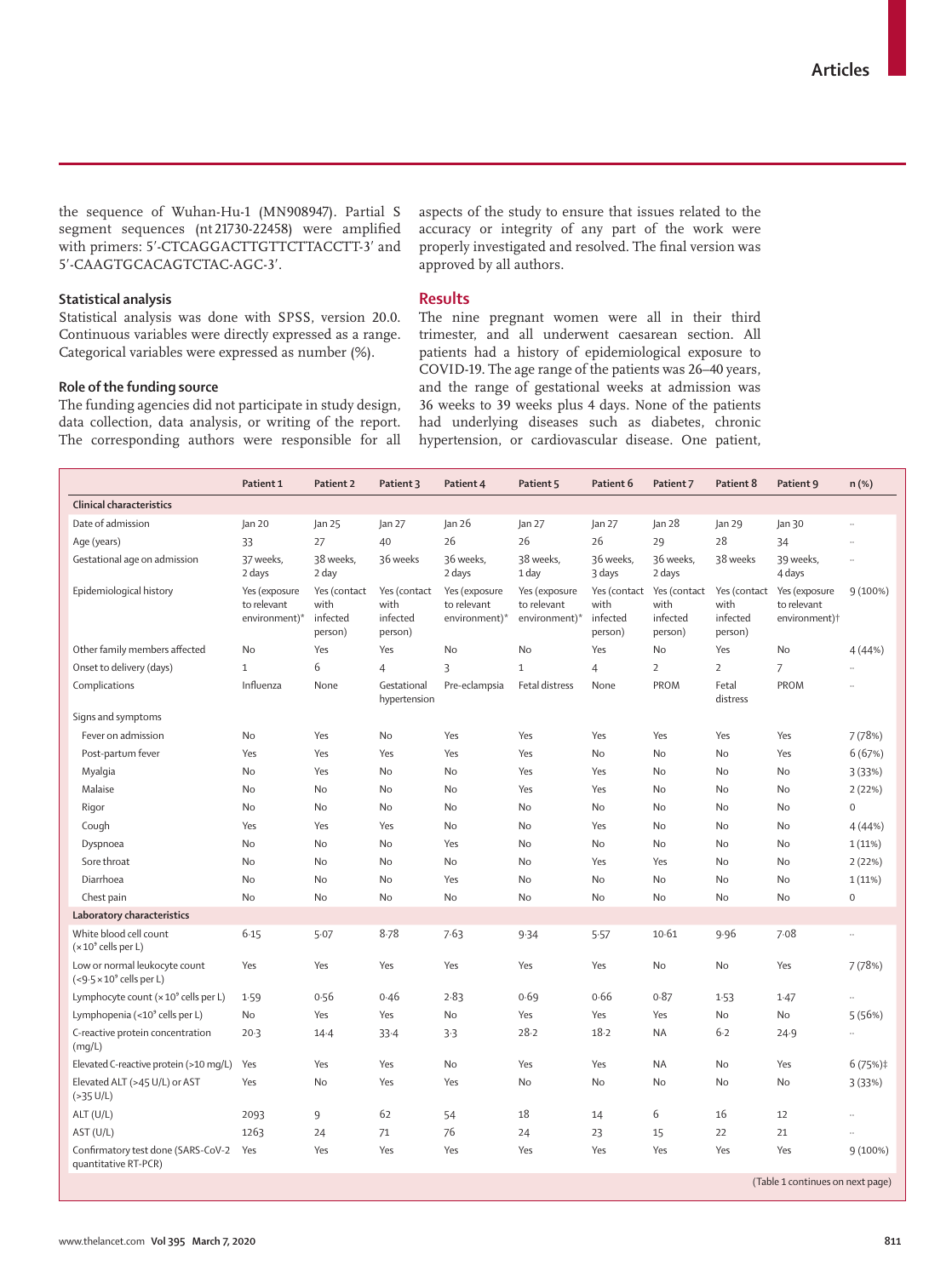|                                  | Patient 1                                                    | Patient 2                                                                                                          | Patient 3                                                     | Patient 4                               | Patient 5                                | Patient 6                                                      | Patient 7                      | Patient 8                                   | Patient 9                      | $n$ (%)     |
|----------------------------------|--------------------------------------------------------------|--------------------------------------------------------------------------------------------------------------------|---------------------------------------------------------------|-----------------------------------------|------------------------------------------|----------------------------------------------------------------|--------------------------------|---------------------------------------------|--------------------------------|-------------|
| (Continued from previous page)   |                                                              |                                                                                                                    |                                                               |                                         |                                          |                                                                |                                |                                             |                                |             |
| CT evidence of pneumonia         |                                                              |                                                                                                                    |                                                               |                                         |                                          |                                                                |                                |                                             |                                |             |
| Typical signs of viral infection | Yes                                                          | Yes                                                                                                                | Yes                                                           | Yes                                     | Yes                                      | Yes                                                            | <b>No</b>                      | Yes                                         | Yes                            | 8 (89%)     |
| <b>Delivery</b>                  |                                                              |                                                                                                                    |                                                               |                                         |                                          |                                                                |                                |                                             |                                |             |
| Method of delivery               | C-section                                                    | C-section                                                                                                          | C-section                                                     | C-section                               | C-section                                | C-section                                                      | C-section                      | C-section                                   | C-section                      | $\ldots$    |
| Indication for C-section         | Severely<br>elevated ALT<br>or AST;<br>COVID-19<br>pneumonia | Mature;<br>COVID-19<br>pneumonia                                                                                   | History of<br>C-section<br>$(x 2)$ ;<br>COVID-19<br>pneumonia | Pre-eclampsia;<br>COVID-19<br>pneumonia | Fetal distress;<br>COVID-19<br>pneumonia | History of<br>stillbirth<br>$(x 2)$ ;<br>COVID-19<br>pneumonia | PROM;<br>COVID-19<br>pneumonia | Fetal<br>distress;<br>COVID-19<br>pneumonia | PROM;<br>COVID-19<br>pneumonia | $\ddotsc$   |
| Treatment after delivery         |                                                              |                                                                                                                    |                                                               |                                         |                                          |                                                                |                                |                                             |                                |             |
| Oxygen support (nasal cannula)   | Yes                                                          | Yes                                                                                                                | Yes                                                           | Yes                                     | Yes                                      | Yes                                                            | Yes                            | Yes                                         | Yes                            | 9(100%)     |
| Antiviral therapy                | Yes                                                          | Yes                                                                                                                | Yes                                                           | No                                      | <b>No</b>                                | No                                                             | Yes                            | Yes                                         | Yes                            | 6(67%)      |
| Antibiotic therapy               | Yes                                                          | Yes                                                                                                                | Yes                                                           | Yes                                     | Yes                                      | Yes                                                            | Yes                            | Yes                                         | Yes                            | $9(100\%)$  |
| Use of corticosteroid            | <b>No</b>                                                    | <b>No</b>                                                                                                          | <b>No</b>                                                     | <b>No</b>                               | <b>No</b>                                | <b>No</b>                                                      | <b>No</b>                      | <b>No</b>                                   | <b>No</b>                      | $\mathbf 0$ |
|                                  |                                                              | $\mathbf{1}$ and $\mathbf{1}$ and $\mathbf{1}$ and $\mathbf{1}$ and $\mathbf{1}$ and $\mathbf{1}$ and $\mathbf{1}$ |                                                               |                                         |                                          |                                                                |                                |                                             |                                |             |

PROM=premature rupture of membrane. NA=not applicable. ALT=alanine transaminase. AST=aspartate transaminase. COVID-19=2019 novel coronavirus disease. C-section=caesarean section. SARS-CoV-2=severe acute respiratory syndrome coronavirus 2. \*Exposure to Hankou, the area in Wuhan where the epidemic was first detected. †A university where the patient works, and a gathering of people. ‡Data missing for one patient.

*Table 1:* **Maternal clinical and laboratory characteristics**

however, had gestational hypertension since 27 gestational weeks, while another developed pre-eclampsia at 31 gestational weeks. Both of these patients were in a stable condition during pregnancy. Additionally, one patient was found to have influenza virus infection upon admission to hospital (table 1; appendix).

See **Online** for appendix

Seven of the nine patients presented with a fever without chills, but none had a high fever (body temperature >39°C). Patients' body temperatures fluctuated within a range of  $36.5-38.8$ °C. The two patients with a normal body temperature before caesarean section both had postpartum fever (range 37·8–39·3°C). Other symptoms of an upper respiratory tract infection were also observed: four patients had a cough, three had myalgia, two reported a sore throat, and two indicated malaise. Additionally, one patient showed obvious gastrointestinal symptoms. Another patient had shortness of breath and preeclampsia. However, none of the nine patients developed severe pneumonia, requiring mechanical ventilation, or died of COVID-19 pneumonia, as of Feb 4, 2020. Pregnancy complications that appeared after the onset of COVID-19 infection included fetal distress (in two of nine patients) and premature rupture of the membrane (in two of nine; table 1).

All patients were given oxygen support (nasal cannula) and empirical antibiotic treatment. Six patients were administered antiviral therapy (table 1).

Data from laboratory tests showed that five of the nine pregnant women with COVID-19 pneumonia had lymphopenia  $\left( <1.0 \times 10<sup>9</sup> \right)$  cells per L). Six patients had elevated concentrations of C-reactive protein (>10 mg/L). Three had increased concentrations of alanine aminotransferase (ALT) and aspartate aminotransferase (AST), one of whom had ALT reaching 2093 U/L and AST reaching 1263 U/L. Additionally, seven patients had a normal white cell count, with none of the patients having a white cell count below the normal range (table 1).

All nine patients had a chest CT scan. Eight patients showed typical findings of chest CT images—multiple patchy ground-glass shadows in lungs<sup>2</sup> (figure).

Nine livebirths were recorded. No fetal death, neonatal death, or neonatal asphyxia was observed. Four patients had preterm labour, but all beyond 36 gestational weeks. Two of the four premature neonates at 36 gestational weeks plus 2 days had a birthweight lower than 2500 g (table 2). Neonate 4 had a birthweight of 1880 g and the pregnancy was complicated by pre-eclampsia. Neonate 7 had a birthweight of 2460 g. All nine livebirths had a 1-min Apgar score of 8–9 and a 5-min Apgar score of 9–10 (table 2). Neonate 1 had a mild increase in myocardial enzymes on the day of birth (myoglobin  $170.8 \text{ ng/mL}$ and creatine kinase-myocardial band 8·5ng/mL), but without any clinical symptoms.

The presence of SARS-CoV-2 was tested in amniotic fluid, cord blood, neonatal throat swab, and breastmilk samples collected from six patients. Neither the Kit recommended by CDC nor our in-house nested RT-PCR assays detected SARS-CoV-2 in these samples.

## **Discussion**

We report clinical data from nine pregnant women with laboratory-confirmed COVID-19 pneumonia. The clinical characteristics of these patients with COVID-19 infection during pregnancy were similar to those of non-pregnant adults with COVID-19 infection, as previously reported.<sup>2</sup> None of the nine patients developed severe pneumonia or died, as of Feb 4, 2020. Notably, based on our findings in these nine patients, there is currently no evidence to suggest that development of COVID-19 pneumonia in the third trimester of pregnancy could lead to the occurrence of severe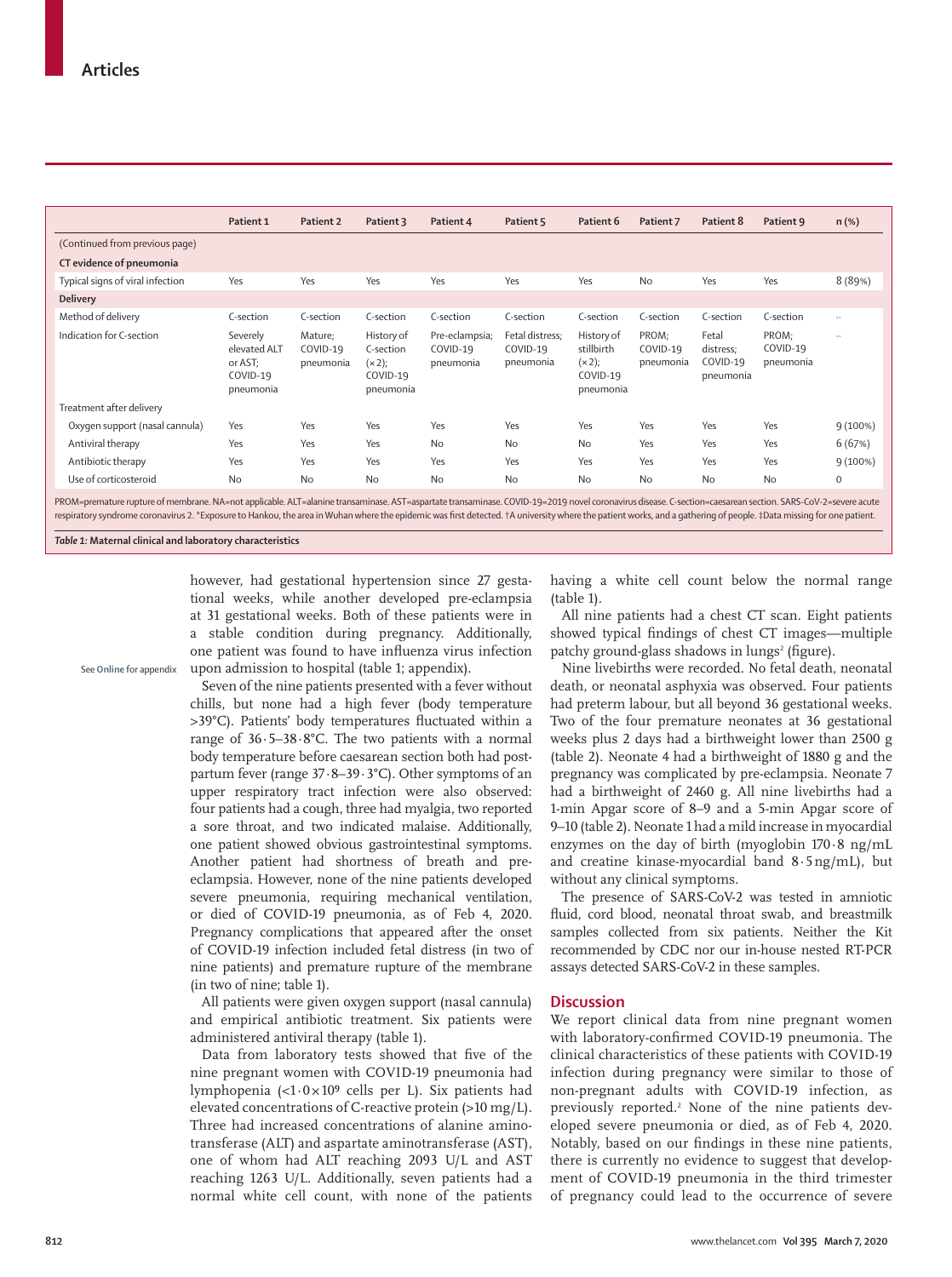

#### *Figure:* **Chest CT scans (transverse plane) of nine patients**

(A) Patient 1: left-sided patchy consolidation and multiple bilateral ground-glass opacities. (B) Patient 2: subpleural patchy consolidation in the right lung and slightly infiltrated shadows around left bronchus. (C) Patient 3: bilateral multiple ground-glass opacities, prominent on the left. (D) Patient 4: left-sided patchy ground-glass opacity. (E) Patient 5: multiple ground-glass opacities bilaterally. (F) Patient 6: right-sided subpleural patchy consolidation. (G) Patient 7: bilateral clear lung fields with no obvious ground-glass opacities. (H) Patient 8: multiple bilateral ground-glass opacities, prominent on the right. (I) Patient 9: multiple bilateral ground-glass opacities.

|                              | Patient 1           | Patient 2           | Patient 3 | Patient 4           | Patient 5          | Patient 6           | Patient 7           | Patient 8 | Patient 9           | $n$ (%)      |
|------------------------------|---------------------|---------------------|-----------|---------------------|--------------------|---------------------|---------------------|-----------|---------------------|--------------|
| Gestational age at delivery  | 37 weeks.<br>2 days | 38 weeks.<br>3 days | 36 weeks  | 36 weeks.<br>2 days | 38 weeks.<br>1 day | 36 weeks.<br>3 days | 36 weeks.<br>2 days | 38 weeks  | 39 weeks.<br>4 days | $\ldots$     |
| Birthweight (g)              | 2870                | 3730                | 3820      | 1880                | 2970               | 3040                | 2460                | 2800      | 3530                | $\ddotsc$    |
| Low birthweight<br>(<2500 q) | <b>No</b>           | <b>No</b>           | <b>No</b> | Yes                 | <b>No</b>          | <b>No</b>           | Yes                 | <b>No</b> | <b>No</b>           | 2(22%)       |
| Premature delivery           | <b>No</b>           | <b>No</b>           | Yes       | Yes                 | No                 | Yes                 | Yes                 | <b>No</b> | <b>No</b>           | 4(44%)       |
| Apgar score (1 min, 5 min)   | 8,9                 | 9,10                | 9, 10     | 8,9                 | 9,10               | 9,10                | 9, 10               | 9,10      | 8,10                | $\ddotsc$    |
| Severe neonatal asphyxia     | <b>No</b>           | <b>No</b>           | No        | <b>No</b>           | No                 | <b>No</b>           | <b>No</b>           | <b>No</b> | <b>No</b>           | $\mathbf{O}$ |
| Neonatal death               | <b>No</b>           | <b>No</b>           | <b>No</b> | <b>No</b>           | <b>No</b>          | <b>No</b>           | <b>No</b>           | <b>No</b> | <b>No</b>           | $\mathbf{0}$ |
| Fetal death or stillbirth    | <b>No</b>           | <b>No</b>           | <b>No</b> | <b>No</b>           | No                 | <b>No</b>           | No                  | <b>No</b> | <b>No</b>           | $\mathbf{O}$ |
| Table 2: Neonatal outcomes   |                     |                     |           |                     |                    |                     |                     |           |                     |              |

adverse outcomes in neonates and fetal infection that might be caused by intrauterine vertical transmission.

Pregnant women are particularly susceptible to respiratory pathogens and severe pneumonia, because they are at an immunosuppressive state, and physiological adaptive changes during pregnancy (eg, diaphragm elevation, increased oxygen consumption, and oedema of respiratory tract mucosa) can render them intolerant to hypoxia. For example, the 1918 influenza pandemic caused a mortality rate of  $2.6\%$  in the overall population, but 37% among pregnant women.<sup>8</sup> Pregnant women were reported to be at an increased risk of complications from the pandemic H1N1 2009 influenza virus infection, and were more than four times more likely to be admitted to hospital than the general population (relative risk 4·3 [95% CI 2 $\cdot$ 3-7 $\cdot$ 8]).<sup>9</sup> Wong and colleagues<sup>10</sup> also reported that around 50% of pregnant women who developed SARS were admitted to the intensive care unit, around 33% of pregnant women with SARS required mechanical ventilation, and the mortality rate was as high as

25% for these women. In the current study, we treated nine pregnant women with COVID-19 pneumonia in 11 days from Jan 20 to Jan 31, 2020. Considering that SARS-CoV-2 has up to 85% sequence similarity with SARS,<sup>11-14</sup> although none of our patients developed severe pneumonia or died of COVID-19 infection, we should be alert to the possibility that the disease course and prognosis of COVID-19 pneumonia could follow the same trend as SARS in pregnant women. However, our observations are based on a small number of cases and the time between illness onset and delivery was short.

According to our study, pregnant women with COVID-19 pneumonia showed a similar pattern of clinical characteristics to non-pregnant adult patients, as recently reported.2,15 Common symptoms at the onset of COVID-19 pneumonia for these women included a fever and cough, whereas less common symptoms were myalgia, malaise, sore throat, diarrhoea, and shortness of breath. Laboratory tests indicated that lymphopenia is also likely to occur. Additionally, increased concentrations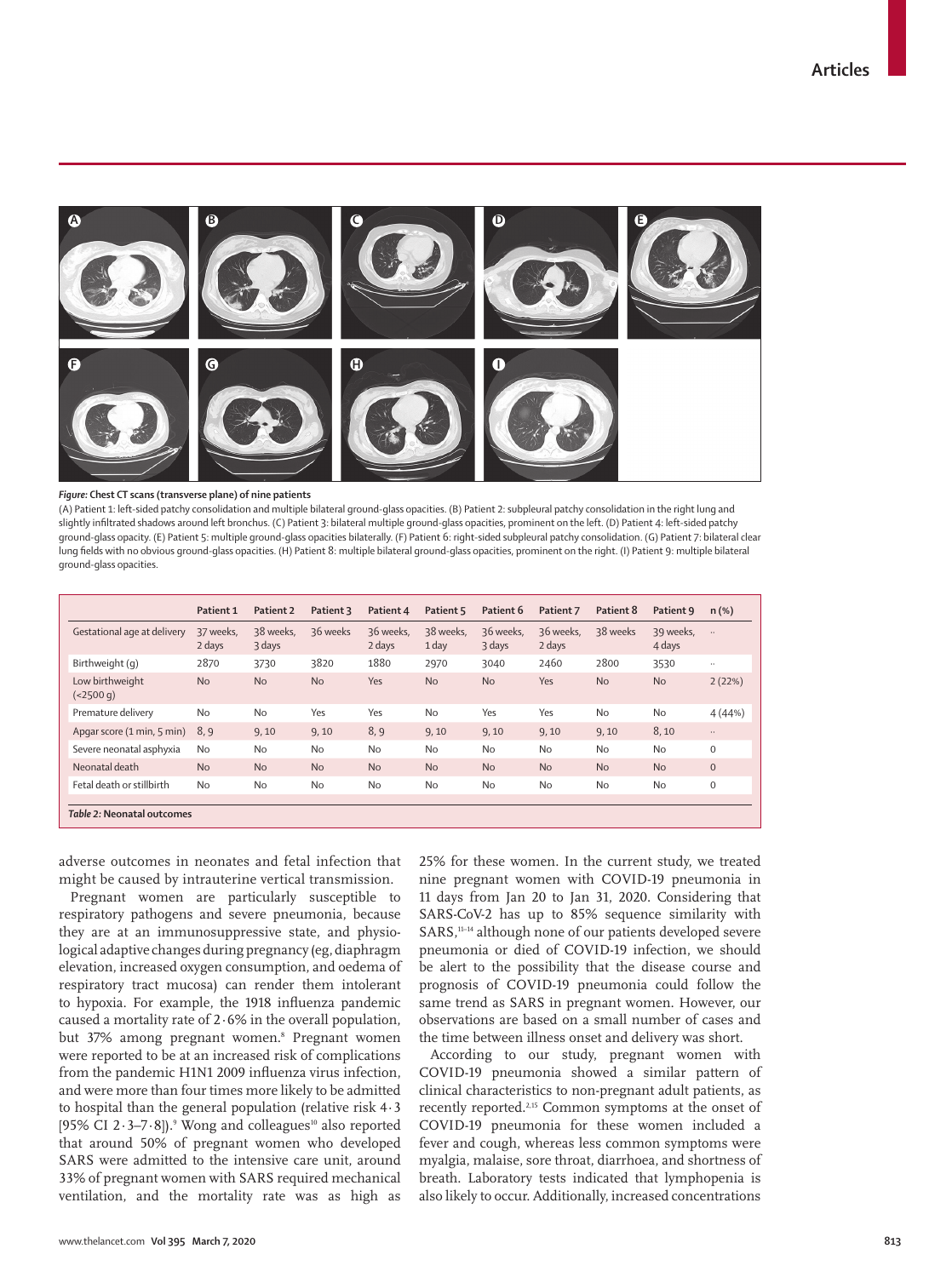of ALT or AST might be one of the clinical manifestations. However, none of these symptoms was present in every patient, nor were the symptoms specific to pregnant women with COVID-19 pneumonia. By contrast, chest CT might have a high diagnostic value because of its typical images of virus infection, high accuracy with a low false negative rate, and time efficiency. Therefore, we recommend that, in addition to using nucleic acid tests as the gold standard for the diagnosis of COVID-19 pneumonia, relevant clinical examinations are done, including blood counts and chest CT and a comprehensive evaluation of a patient's medical history, epidemiological exposure, and symptoms.

All nine pregnant women in this study underwent a caesarean section. Indications for a caesarean section included severe pre-eclampsia, a history of caesarean sections, and fetal distress. Importantly, uncertainty about the risk of intrapartum mother-to-child transmission by vaginal delivery was another reason for carrying out caesarean sections. Four of the nine patients had preterm labour. However, the causes of premature birth were not related to COVID-19 pneumonia: one patient had severe pre-eclampsia, one had a history of two stillbirths, one had a history of two caesarean sections and irregular contractions; and one had premature rupture of the membrane for about 12 h and suspected intrauterine infection. Moreover, one neonate in our study had a birthweight of 1880 g at 36 gestational weeks plus 2 days, and this case was complicated by preeclampsia. Furthermore, the time period from onset of COVID-19 pneumonia to admission was only 3 days for this patient; therefore we reasoned that the fetal intrauterine growth restriction was more likely to be a symptom associated with pre-eclampsia. Importantly, all nine livebirths had a 1-min Apgar score of 8–9 and 5-min Apgar score of 9–10. One infant had a mild increase in myocardial enzymes on the day of birth, but without any clinical symptoms. None of the neonates needed special paediatric treatment.

The main focus of this study was to investigate the possibility of intrauterine transmission of COVID-19 infection. We chose to test amniotic fluid, cord blood, and neonatal throat swab samples at birth to ascertain the possibility of intrauterine fetal infection. Notably, all the samples tested in our study were collected in the operating room at the time of the caesarean section, thus guaranteeing that the samples were not contaminated and best represented fetal intrauterine conditions. Our results show that SARS-CoV-2 was negative in all of the above samples, suggesting that no intrauterine fetal infections occurred as a result of COVID-19 infection during a late stage of pregnancy. Our findings are in accordance with what was observed in SARS, which has a similar sequence to SARS-CoV-2.14 Previous studies have already shown no evidence of perinatal SARS infection among infants born to mothers who developed SARS infection during pregnancy.<sup>10,16</sup>

However, our observation of no fetal infection caused by intrauterine vertical transmission could be affected by our small sample size and the stage of pregnancy at the onset of COVID-19 infection. All patients in the study were recruited in their third trimester, so we were unable to ascertain the possibility of intrauterine vertical transmission during the first or second trimester. For example, rubella infection in the first trimester can affect more than 50% of fetuses via intrauterine infection, whereas by the end of the second trimester the incidence rate is reduced by half.<sup>17</sup>

We did not collect samples of vaginal mucosa or shedding in birth canals, which prevented us from analysing whether COVID-19 could be transmitted during vaginal delivery. Notably, however, our results showed that breastmilk samples from mothers with COVID-19 infection appeared to be free from SARS-CoV-2.

On Feb 6, 2020, a neonate born to a pregnant woman with COVID-19 pneumonia tested positive for SARS-CoV-2 infection 36 h after birth.<sup>18,19</sup> Although many important clinical details of this single case were not available at the time of writing this report, there are reasonable concerns that COVID-19 could be contracted in the womb. Reportedly, the pregnant woman had developed fever for 8 h and was suspected to have COVID-19 pneumonia on the basis of her typical chest CT image before admission; an emergency caesarean section was subsequently done, which was followed by confirmation of COVID-19 pneumonia. Moreover, the neonate's throat swab sample was collected approximately 30 h after birth, thus providing no direct evidence for intrauterine infection. Additionally, no direct testing of intrauterine tissue samples such as amniotic fluid, cord blood, or placenta was done to confirm that the COVID-19 infection in the neonate was due to intrauterine transmission. Therefore, we cannot conclude whether or not intrauterine COVID-19 infection occurred in this particular case. Nonetheless, this single case of an infected neonate suggests that we should pay special attention to prevent infections in newborn babies born to mothers with COVID-19 pneumonia.

This study is limited by the small sample size and retrospective method. Several considerations should be taken into account when interpreting the findings. First, all enrolled patients were in the third trimester. The effect of COVID-19 infection on the fetus in the first or second trimester of pregnancy remains to be clarified. Second, whether vaginal delivery increases the risk of mother-to-child intrapartum transmission, and whether uterine contraction could increase the possibility of the virus ascending, needs to be further investigated. Third, the risk of infection in pregnant women and the effects of the time or mode of delivery on pregnancy outcomes were not evaluated. Fourth, whether COVID-19 could damage the placenta, which represents an important link in vertical transmission, also needs to be further investigated. Future investigations of these issues and